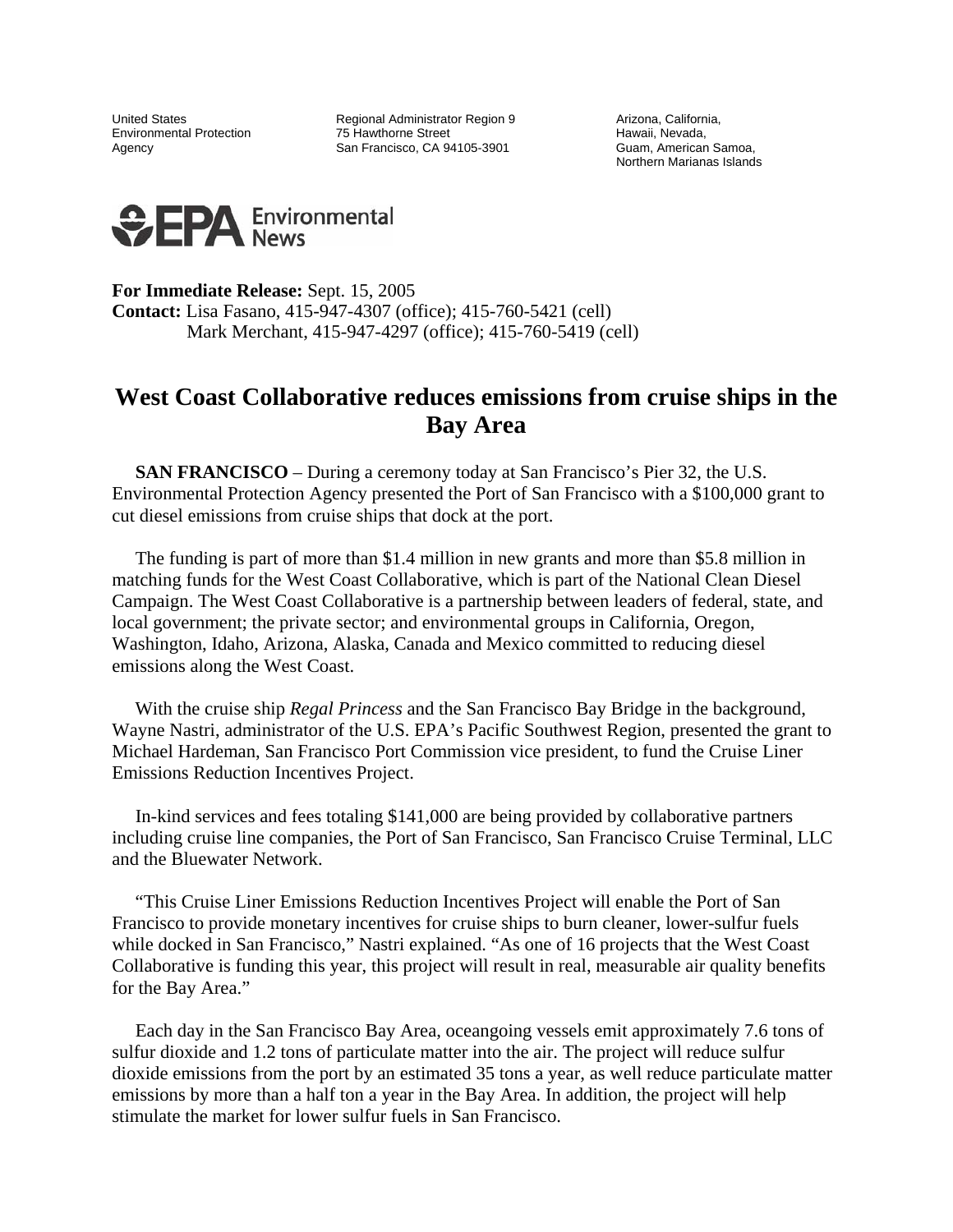"San Francisco is proud to be one of the first cities in the country to participate in an important incentive for cruise ships to burn cleaner, lower-sulfur fuels while in our port. We applaud the West Coast Collaborative for establishing this more environmentally friendly program," said San Francisco Mayor Gavin Newsom.

 Sulfur dioxide is a major by-product of ship engine emissions and is known to contributor to acid rain, causing natural habitat destruction and polluted runoff water and reduces visibility. A number of epidemiological studies have shown the association between sulfur dioxide and rates of death and illness. In addition, sulfur dioxide increases the number of asthma attacks.

 Particulate matter is microscopic soot emitted by diesel engines. Recent long-term studies of children's health conducted in California have demonstrated that particle pollution may significantly reduce lung function growth in children. Particulate exposure has been shown to increase the risk of premature death, increase the number of hospital admissions for heart and lung disease and cause asthma.

 The California Air Resources Board has declared diesel particulate matter to be a toxic air contaminant and considers it to be one of the most significant components of cancer risk in the state. Premature deaths linked to particulate matter are now at levels comparable to deaths from traffic accidents and second-hand smoke in California.

 "The past 35 years has seen a remarkable improvement in the quality of the air breathed by the residents of the San Francisco Bay Area, while both the population and economic vitality of the region has grown tremendously," said Jack Broadbent, the executive officer of the Bay Area Air Quality Management District. "Exposure to diesel engine emissions remains a critical problem. We applaud this initial effort by the Port of San Francisco and the EPA to control diesel emissions from large cruise ships. We look forward to working jointly to expand this effort beyond 2006 to incorporate the use of shore based electrical power by the cruise ships."

"Princess Cruises is pleased to participate with the city, the port, the U.S. EPA and the state of California in this collaborative approach to reduce the impact of marine emissions in San Francisco," said Dean Brown, executive vice president of fleet operations at Princess Cruises.

 "People will breathe cleaner air when cruise ships are in port whenever the cleaner fuels are burned," said Teri Shore, Clean Vessels Campaign Director for Bluewater Network. "This project will show that ship smokestack pollution can be cut quickly and cost-effectively without delay."

 For more information about the West Coast Collaborative, please contact Michelle Roos (roos.michelle@epa.gov, 415-947-4187), or visit our website at: www.westcoastcollaborative.org

Additional event contacts:

• Darlene C. Chiu, Chief Deputy Communications Director, Mayor's Office of Communications, 415-554-6131;